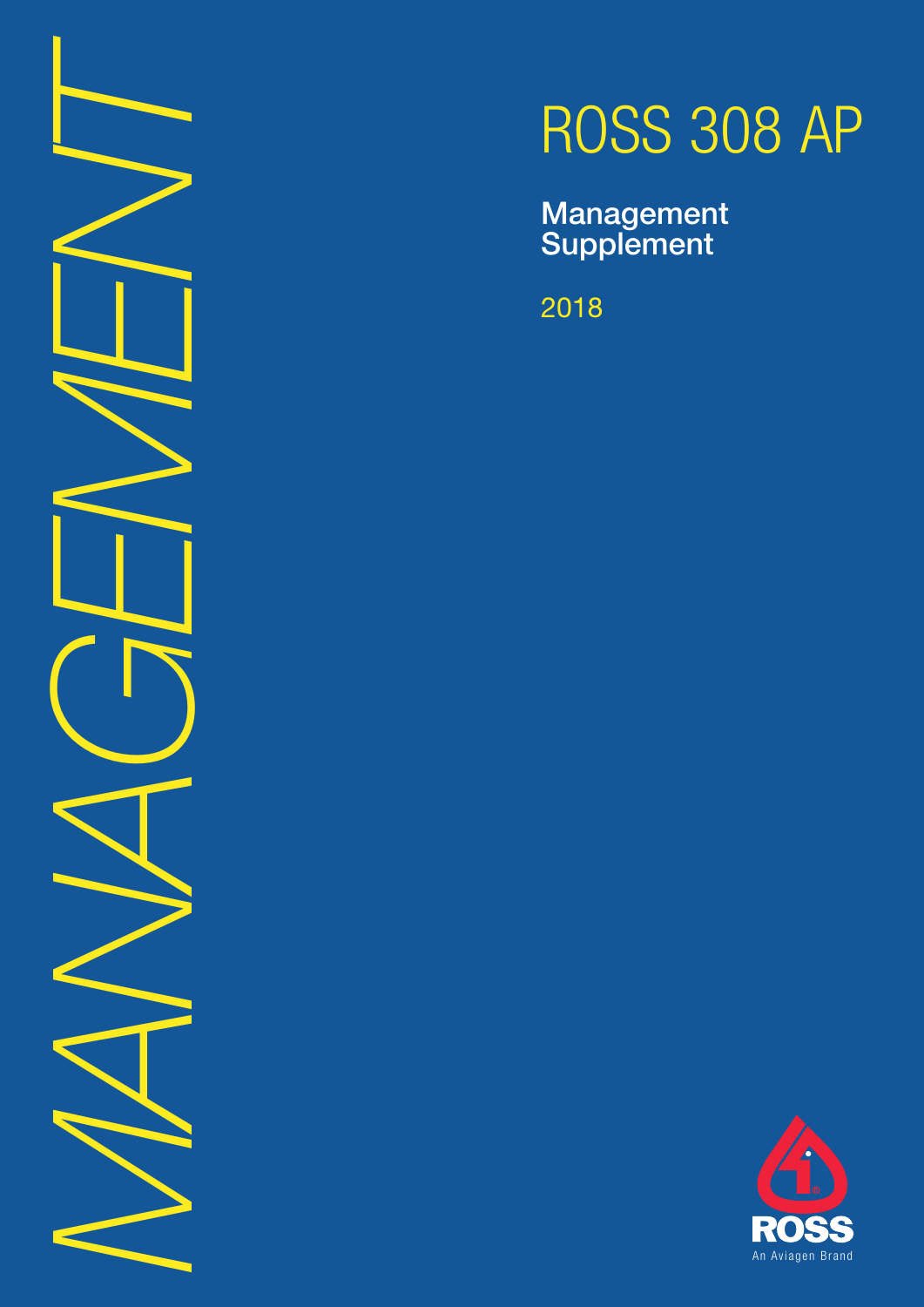# *Introduction*

The purpose of this supplement is to highlight the management differences between the Ross 308 AP and the Ross 308. Management practices not addressed in this document should follow the guidelines and recommendations found in the Ross Grandparent, Parent Stock, and Broiler Management Handbooks.

The information presented in this supplement is based on data from internal trials, field studies, practical knowledge, experience, and expertise of Aviagen® Service Team. It includes grandparent and parent stock management, nutrition, and hatchery.

# *Grandparent Female Line Female and Parent Stock Female Management*

#### **Brooding**

During the brooding period (0-28 days) it is important to provide enough feeders and drinkers to allow all birds easy access to feed and water. The Ross 308 AP female has a natural tendency to eat faster than the Ross 308 female, which may result in less uniform flocks at point of lay. The provision of correct feeder and drinker space from placement, and ensuring correct crop fill levels (**Figure 1** and **Table 1**) are achieved, will help flock uniformity get off to a good start. For more information on crop fill, please see Management How To #1 – *How To Assess Crop Fill*.

**Figure 1:** Crop fill assessment. The chick on the left has a full, rounded crop while the chick on the right has an empty crop.



#### **Table 1:** Crop fill targets.

| <b>Time of Crop Fill Check</b><br><b>After Placement</b> | <b>Target Crop Fill</b><br>(% of Chicks with Full Crops) |
|----------------------------------------------------------|----------------------------------------------------------|
| 2 hours                                                  | 75                                                       |
| 8 hours                                                  | > 80                                                     |
| 12 hours                                                 | >85                                                      |
| 24 hours                                                 | >95                                                      |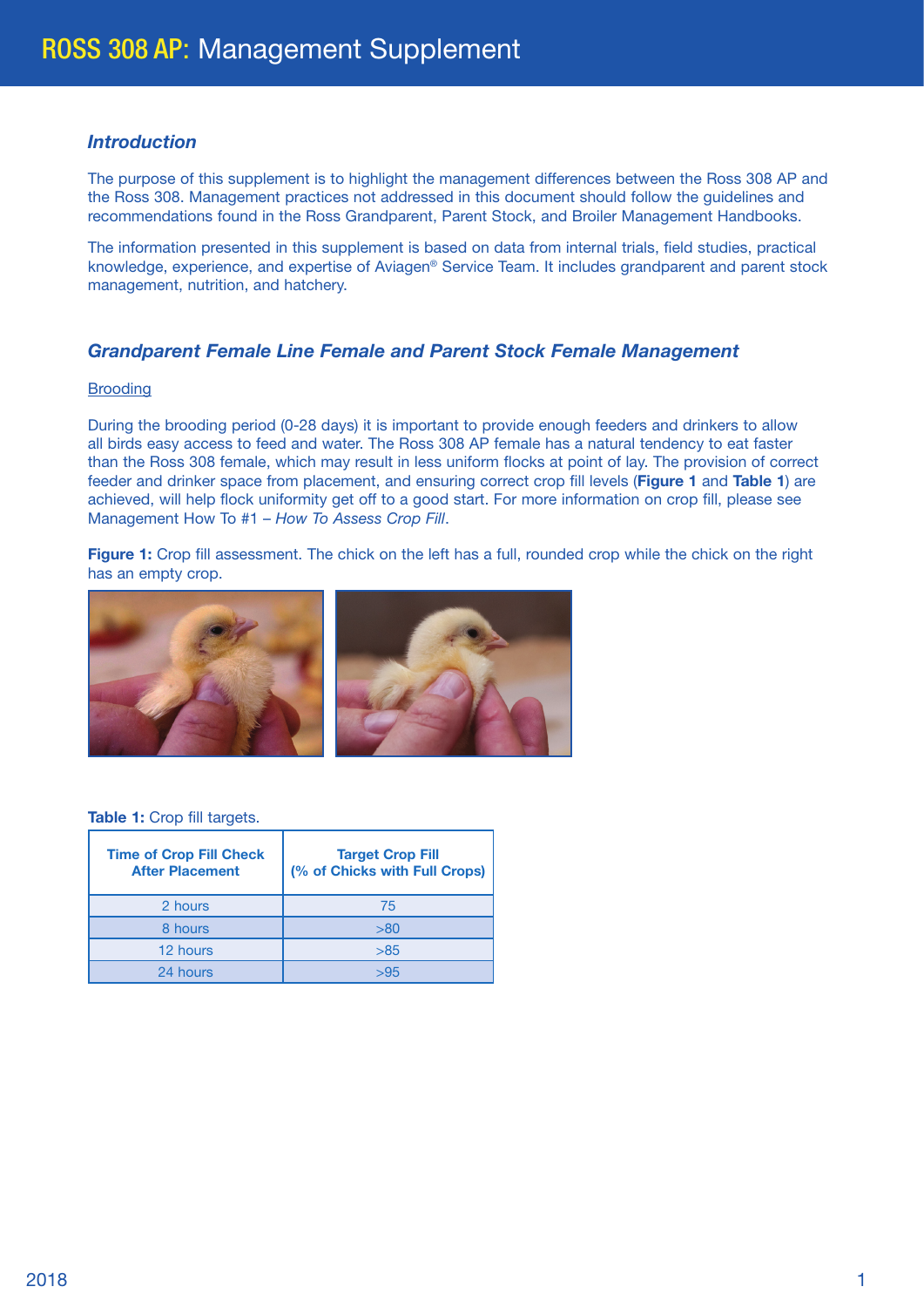#### Body-Weight Profile

The Ross 308 AP follows a different body-weight profile than the Ross 308. It has a larger skeletal frame size than the Ross 308, making it important to closely monitor and maintain the relative differences in body weight and frame size of both males and females. Ensuring that both males and females stay on body-weight target will help fertility and mating in production. Routine weighing should be used to closely monitor body weight throughout the life of the flock and to help managers recognize and respond to deviations promptly.

Because the Ross 308 AP has been selected for better FCR, all generations have the ability to efficiently convert nutrients into yield. Daily nutrient allowances provided in the Ross 308 AP Performance Objectives should be strictly adhered to, especially in the case of crude protein and energy intake. Regardless of the number of feeding stages adopted during rearing, it is crucial to closely monitor the feed distribution, feed volume, feed intake parity, and feed clean-up time in order to maintain flock uniformity. All of these variables should be taken into account when determining the feeding program, diet energy density, and practices. Following the nutrient allocations defined in the Ross 308 AP Performance Objectives also helps to provide adequate fat pad deposition at point of lay. The recommendation is to feel fat cover over pin bones at least once per week from 20 weeks on. Fat pad development is likely to be sufficient if pin bones feel rounded rather than sharp to the touch.

#### Egg Size

The Ross 308 AP has a tendency to produce larger eggs than the Ross 308. Closely following the Ross 308 Parent Stock Nutrition Specifications will help to control egg size and produce eggs that are close to target egg weight, thus helping to maximize hatchability and hatching egg utilization.

#### Lighting Programs

The basic principles for lighting the Ross 308 AP are the same as those for the Ross 308. The recommendations for lighting programs can be found in the Ross Parent Stock Management Handbook.

## *Laying Period*

#### Feeding Into Production

When feeding the Ross 308 AP at point of production, closely adhere to the nutritional recommendations for the Ross 308. Feed allocation increase from the onset of production until peak production should be well-aligned to hen-day % production and egg weight. This will help to ensure that the females are not overfed as they climb to peak egg production.

#### Feeding After Peak Production

A breeding bird must never lose weight. However, after peak production, the bird requires less feed. Feed withdrawal after peak production should be more conservative for the Ross 308 AP when compared to the Ross 308. Female body weight, egg weight, egg mass, and hen-day % production must be taken into account when deciding which feed withdrawal program will be used. As a guideline for the Ross 308 AP, it is advisable to withdraw a total of 8% of feed divided into 4% from 2 weeks after peak production until 40 weeks of age. From 40 weeks until 55 weeks of age, 4% of feed should be withdrawn. For both grandparent and parent stock, feed withdrawal should be stopped after 55 weeks of age.

#### **Hatchery**

Egg shell quality for the Ross 308 AP tends to be better than the Ross 308. Because of this, it is important to pay close attention to egg moisture loss in order to achieve the best hatchability. For more information, see Hatchery How To #1 – *How To Measure Water Loss*.